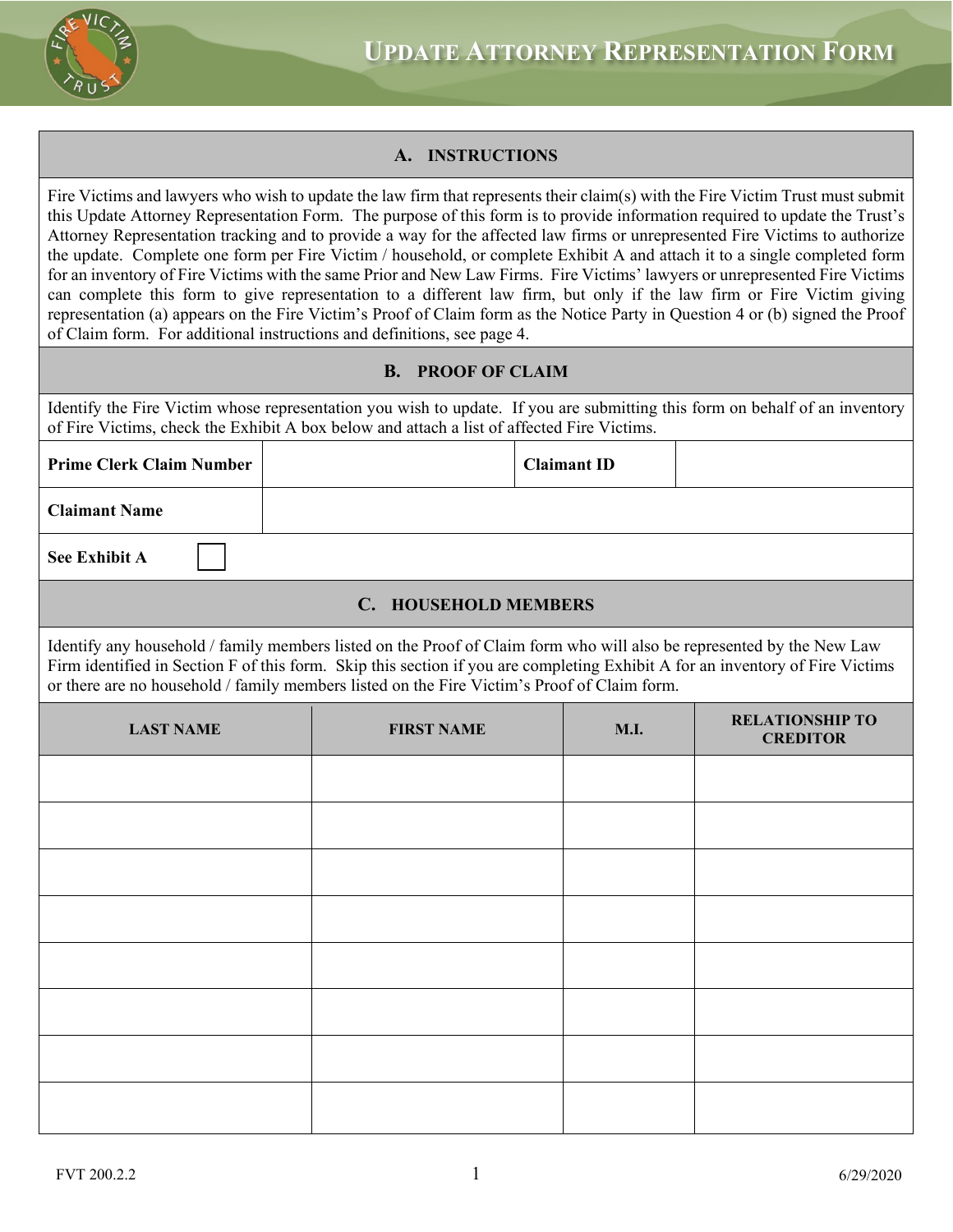

### **D. PRIOR LAW FIRM / UNREPRESENTED FIRE VICTIM COMPLETING THIS FORM**

Provide the contact information for the law firm or unrepresented Fire Victim that the Fire Victim Trust is currently tracking and that is giving representation to the New law firm or Fire Victim identified in Section F of this form. Only the law firm or Fire Victim appearing on the Fire Victim's Proof of Claim form as the Notice Party in Question 4 or who signed the Proof of Claim form may complete this section of the form.

| Law Firm / Unrepresented<br><b>Fire Victim</b> |                   |         |  |       |          |
|------------------------------------------------|-------------------|---------|--|-------|----------|
| <b>Address</b>                                 | Street            | City    |  | State | ZIP Code |
|                                                | Suite / Address 2 | Country |  |       |          |
| <b>Telephone Number</b>                        |                   | Email   |  |       |          |

#### **E. AUTHORIZATION OF PRIOR LAW FIRM / UNREPRESENTED FIRE VICTIM**

By completing this form, you authorize the Fire Victim Trust to update the attorney representation for all Fire Victims listed on this form to the law firm or unrepresented Fire Victim identified in Section F. Print the name of the Prior Law Firm's authorized representative and provide the Completion Date. If the Fire Victim is unrepresented, print the unrepresented Fire Victim's name and provide the Completion Date. Only the law firm or Fire Victim appearing on the Fire Victim's Proof of Claim form as the Notice Party in Question 4 or who signed the Proof of Claim form may provide this authorization.

| <b>Printed Name</b>    | Last Name        | First Name | MI |
|------------------------|------------------|------------|----|
| <b>Completion Date</b> | dd<br>mm<br>уууу |            |    |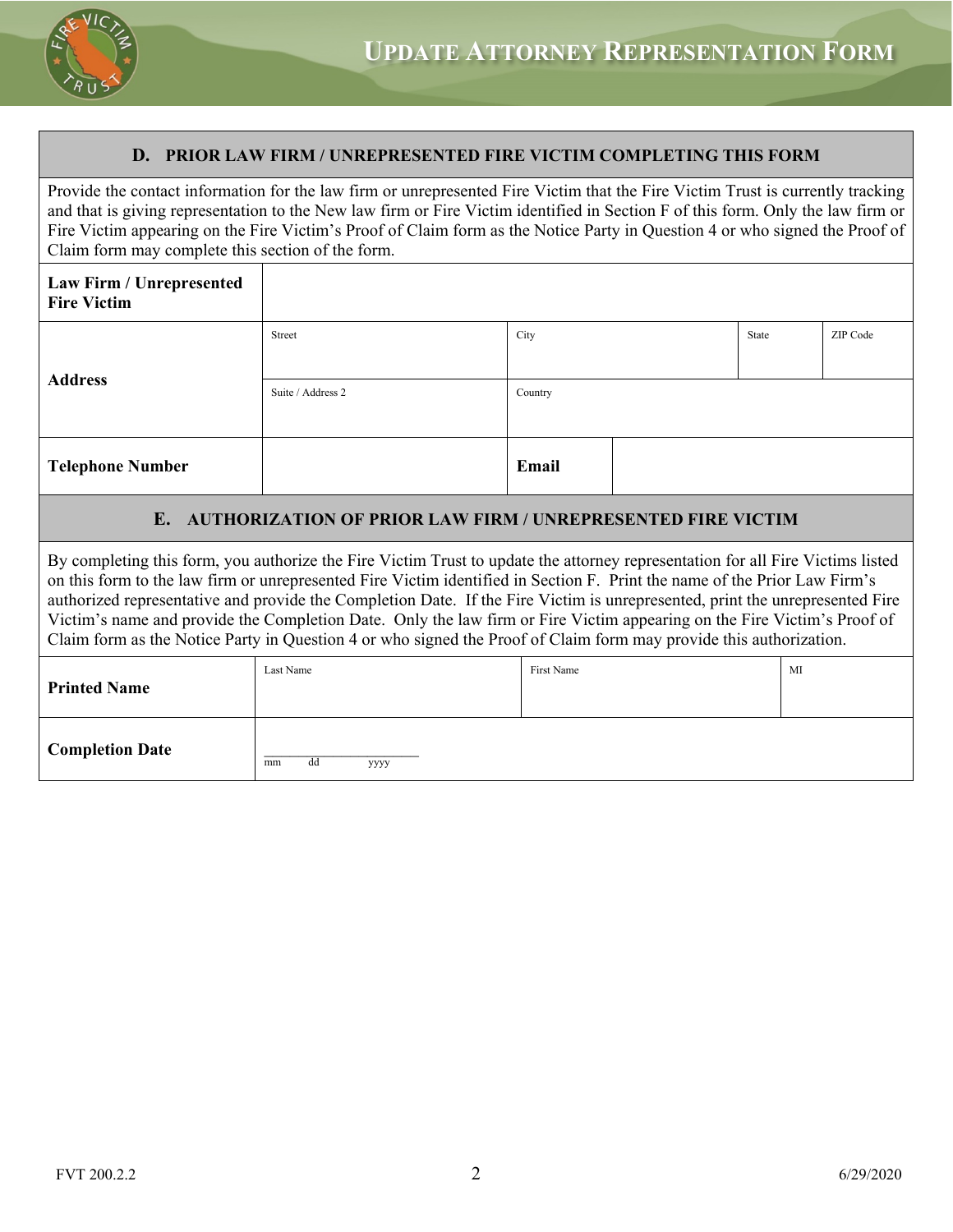

# **F. NEW LAW FIRM / UNREPRESENTED FIRE VICTIM**

Provide the contact information for the law firm or unrepresented Fire Victim who will be responsible for representing the claims of the Fire Victims on this form with the Trust.

| Law Firm / Unrepresented Fire<br><b>Victim New Representation</b> |                   |         |  |       |          |
|-------------------------------------------------------------------|-------------------|---------|--|-------|----------|
|                                                                   | Street            | City    |  | State | ZIP Code |
| <b>Address</b>                                                    |                   |         |  |       |          |
|                                                                   | Suite / Address 2 | Country |  |       |          |
|                                                                   |                   |         |  |       |          |
| <b>Telephone Number</b>                                           |                   | Email   |  |       |          |

# **G. AUTHORIZATION OF NEW LAW FIRM / UNREPRESENTED FIRE VICTIM**

By completing this form, you authorize the Fire Victim Trust to update the attorney representation for all Fire Victims listed on this form to the law firm or unrepresented Fire Victim identified in Section F. Print the name of the New Law Firm's authorized representative and provide the Completion Date. If the Fire Victim is unrepresented, print the unrepresented Fire Victim's name and provide the Completion Date.

| <b>Printed Name</b>    | Last Name        | First Name | MI |
|------------------------|------------------|------------|----|
| <b>Completion Date</b> | dd<br>уууу<br>mm |            |    |